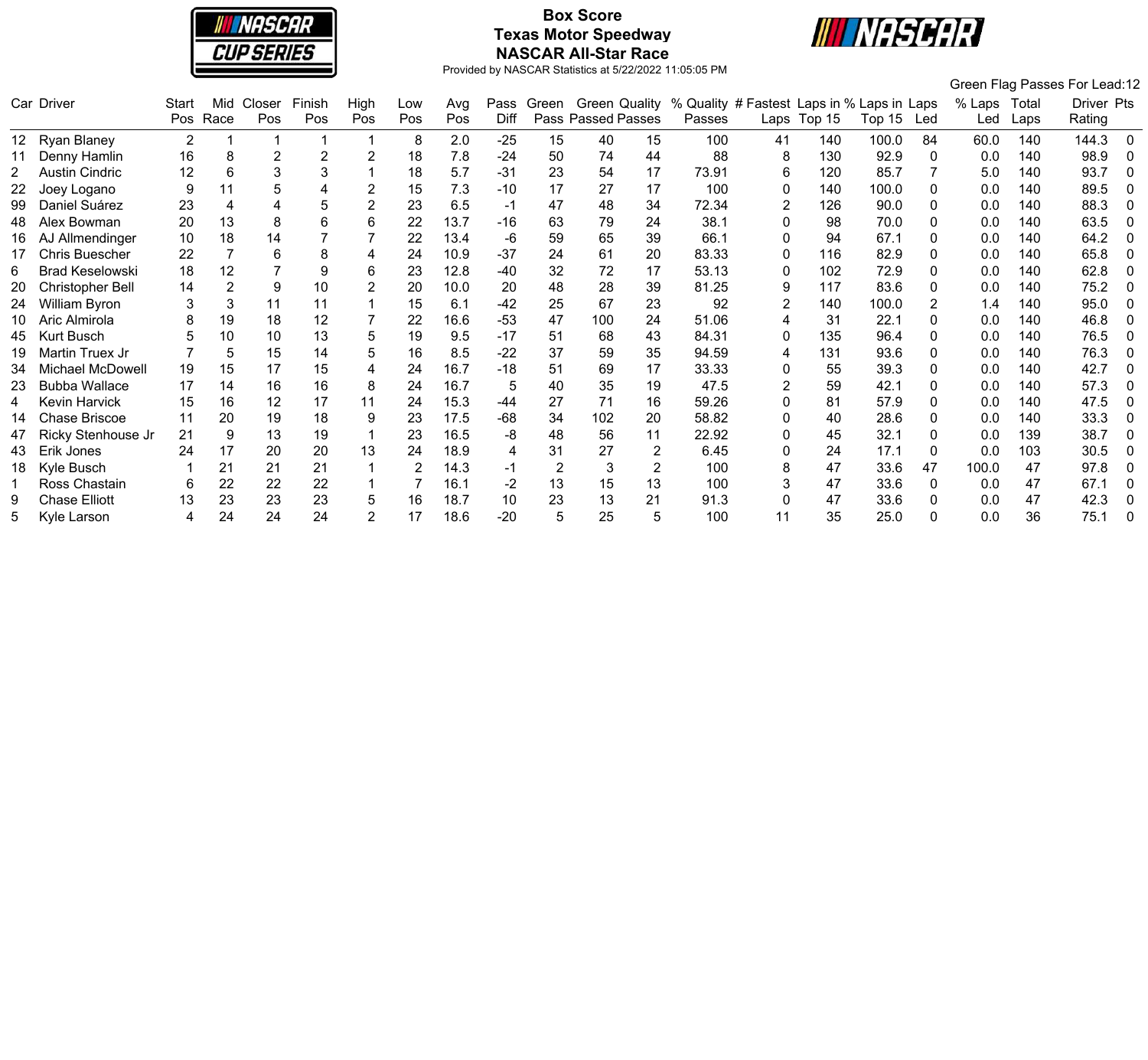| <b>NASCAR</b>     |  |
|-------------------|--|
| <i>CUP SERIES</i> |  |

#### **Average Running Position Texas Motor Speedway NASCAR All-Star Race**



| Rank Car |                | Driver                  | Team                            | Finish Pos.    | Average Pos |
|----------|----------------|-------------------------|---------------------------------|----------------|-------------|
|          | 12             | Ryan Blaney             | Menards \ Wrangler              |                | 1.95        |
| 2        | $\overline{2}$ | <b>Austin Cindric</b>   | Keystone Light                  | 3              | 5.73        |
| 3        | 24             | William Byron           | <b>Liberty University</b>       | 11             | 6.08        |
| 4        | 99             | Daniel Suárez           | Freeway Insurance               | 5              | 6.45        |
| 5        | 22             | Joey Logano             | Shell Pennzoil                  | 4              | 7.29        |
| 6        | 11             | Denny Hamlin            | <b>FedEx Express</b>            | $\overline{2}$ | 7.81        |
|          | 19             | Martin Truex Jr         | Bass Pro Shops                  | 14             | 8.49        |
| 8        | 45             | Kurt Busch              | <b>Monster Energy</b>           | 13             | 9.50        |
| 9        | 20             | <b>Christopher Bell</b> | <b>DEWALT</b>                   | 10             | 10.01       |
| 10       | 17             | Chris Buescher          | Fastenal                        | 8              | 10.85       |
| 11       | 6              | <b>Brad Keselowski</b>  | <b>Kohler Generators</b>        | 9              | 12.81       |
| 12       | 16             | AJ Allmendinger         | Andy's Frozen Custard           | $\overline{7}$ | 13.37       |
| 13       | 48             | Alex Bowman             | Ally                            | 6              | 13.72       |
| 14       | 18             | Kyle Busch              | M&M's Crunchy Cookie            | 21             | 14.29       |
| 15       | 4              | Kevin Harvick           | #BuschBacon                     | 17             | 15.29       |
| 16       |                | Ross Chastain           | <b>Worldwide Express</b>        | 22             | 16.08       |
| 17       | 47             | Ricky Stenhouse Jr      | Kroger/ Viva Towels             | 19             | 16.47       |
| 18       | 10             | Aric Almirola           | Smithfield #BuschBacon          | 12             | 16.56       |
| 19       | 34             | Michael McDowell        | WISE-EV                         | 15             | 16.74       |
| 20       | 23             | <b>Bubba Wallace</b>    | Dr Pepper Dark Berry            | 16             | 16.74       |
| 21       | 14             | Chase Briscoe           | <b>Magical Vacation Planner</b> | 18             | 17.50       |
| 22       | 5              | Kyle Larson             | HendrickCars.com                | 24             | 18.64       |
| 23       | 9              | <b>Chase Elliott</b>    | <b>NAPA Auto Parts</b>          | 23             | 18.74       |
| 24       | 43             | Erik Jones              | FOCUSfactor                     | 20             | 18.90       |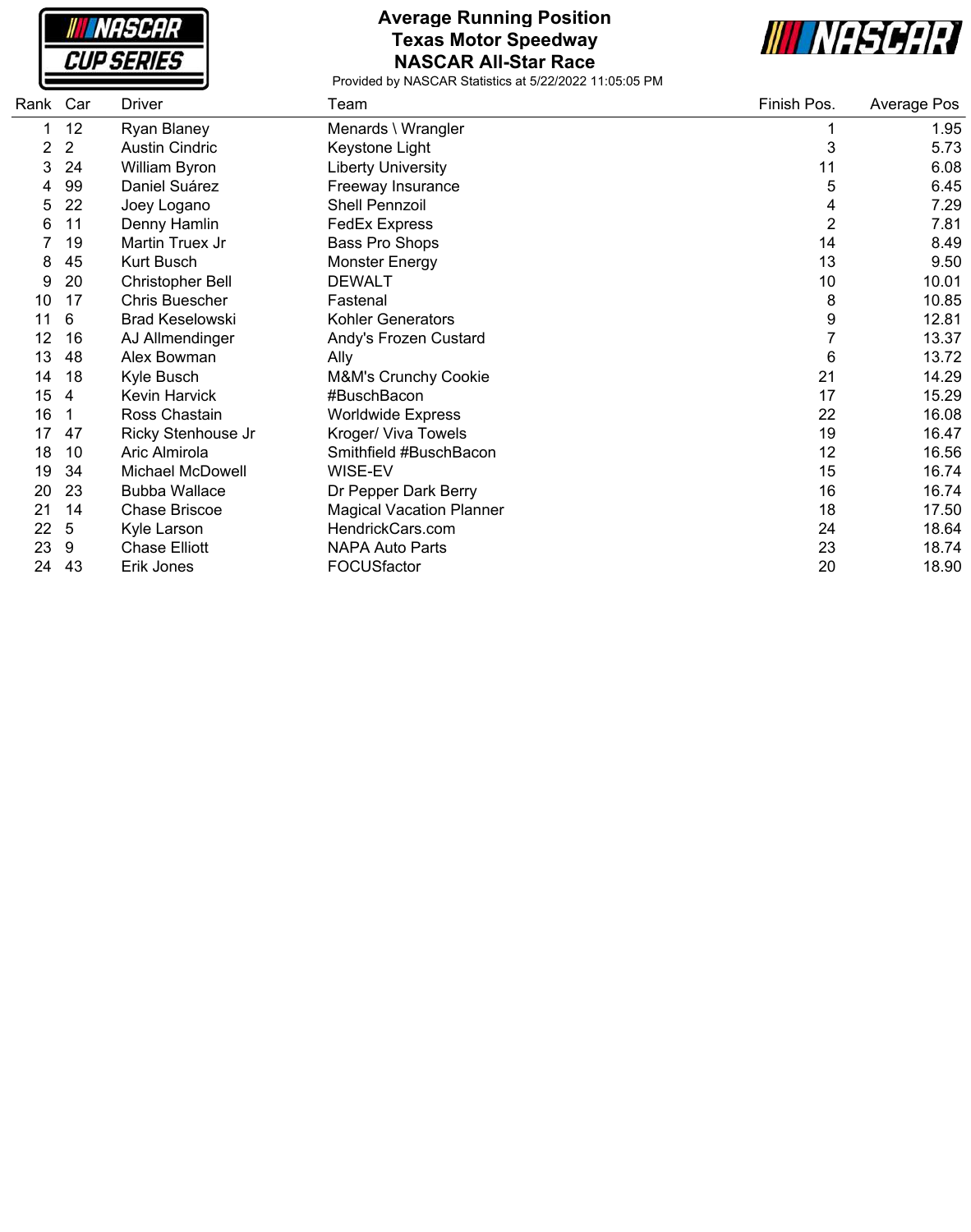

# **Closers Texas Motor Speedway NASCAR All-Star Race**



| Rank | Car | Driver                 | Team                            | Closing Pos.   | Finish Pos. | Gained         |
|------|-----|------------------------|---------------------------------|----------------|-------------|----------------|
|      | 16  | AJ Allmendinger        | Andy's Frozen Custard           | 14             |             |                |
| 2    | 10  | Aric Almirola          | Smithfield #BuschBacon          | 18             | 12          | 6              |
| 3    | 48  | Alex Bowman            | Ally                            | 8              | 6           | 2              |
|      | 34  | Michael McDowell       | WISE-EV                         | 17             | 15          | $\overline{2}$ |
| 5    | 22  | Joey Logano            | <b>Shell Pennzoil</b>           | 5              | 4           |                |
| 6    | 19  | Martin Truex Jr        | Bass Pro Shops                  | 15             | 14          |                |
|      | 14  | <b>Chase Briscoe</b>   | <b>Magical Vacation Planner</b> | 19             | 18          |                |
| 8    | 12  | Ryan Blaney            | Menards \ Wrangler              |                |             |                |
| 9    | 11  | Denny Hamlin           | <b>FedEx Express</b>            | $\overline{2}$ | 2           | 0              |
| 10   | 2   | <b>Austin Cindric</b>  | Keystone Light                  | 3              | 3           | 0              |
|      | 24  | William Byron          | <b>Liberty University</b>       | 11             | 11          | 0              |
| 12   | 23  | <b>Bubba Wallace</b>   | Dr Pepper Dark Berry            | 16             | 16          | 0              |
| 13   | 43  | Erik Jones             | FOCUSfactor                     | 20             | 20          | 0              |
| 14   | 18  | Kyle Busch             | M&M's Crunchy Cookie            | 21             | 21          | 0              |
| 15   |     | Ross Chastain          | <b>Worldwide Express</b>        | 22             | 22          | 0              |
| 16   | 9   | <b>Chase Elliott</b>   | <b>NAPA Auto Parts</b>          | 23             | 23          | 0              |
| 17   | 5   | Kyle Larson            | HendrickCars.com                | 24             | 24          | 0              |
| 18   | 99  | Daniel Suárez          | Freeway Insurance               | 4              | 5           |                |
| 19   | 20  | Christopher Bell       | <b>DEWALT</b>                   | 9              | 10          | -1             |
| 20   | 17  | Chris Buescher         | Fastenal                        | 6              | 8           | $-2$           |
| 21   | 6   | <b>Brad Keselowski</b> | Kohler Generators               |                | 9           | $-2$           |
| 22   | 45  | Kurt Busch             | <b>Monster Energy</b>           | 10             | 13          | $-3$           |
| 23   | 4   | <b>Kevin Harvick</b>   | #BuschBacon                     | 12             | 17          | $-5$           |
| 24   | 47  | Ricky Stenhouse Jr     | Kroger/ Viva Towels             | 13             | 19          | $-6$           |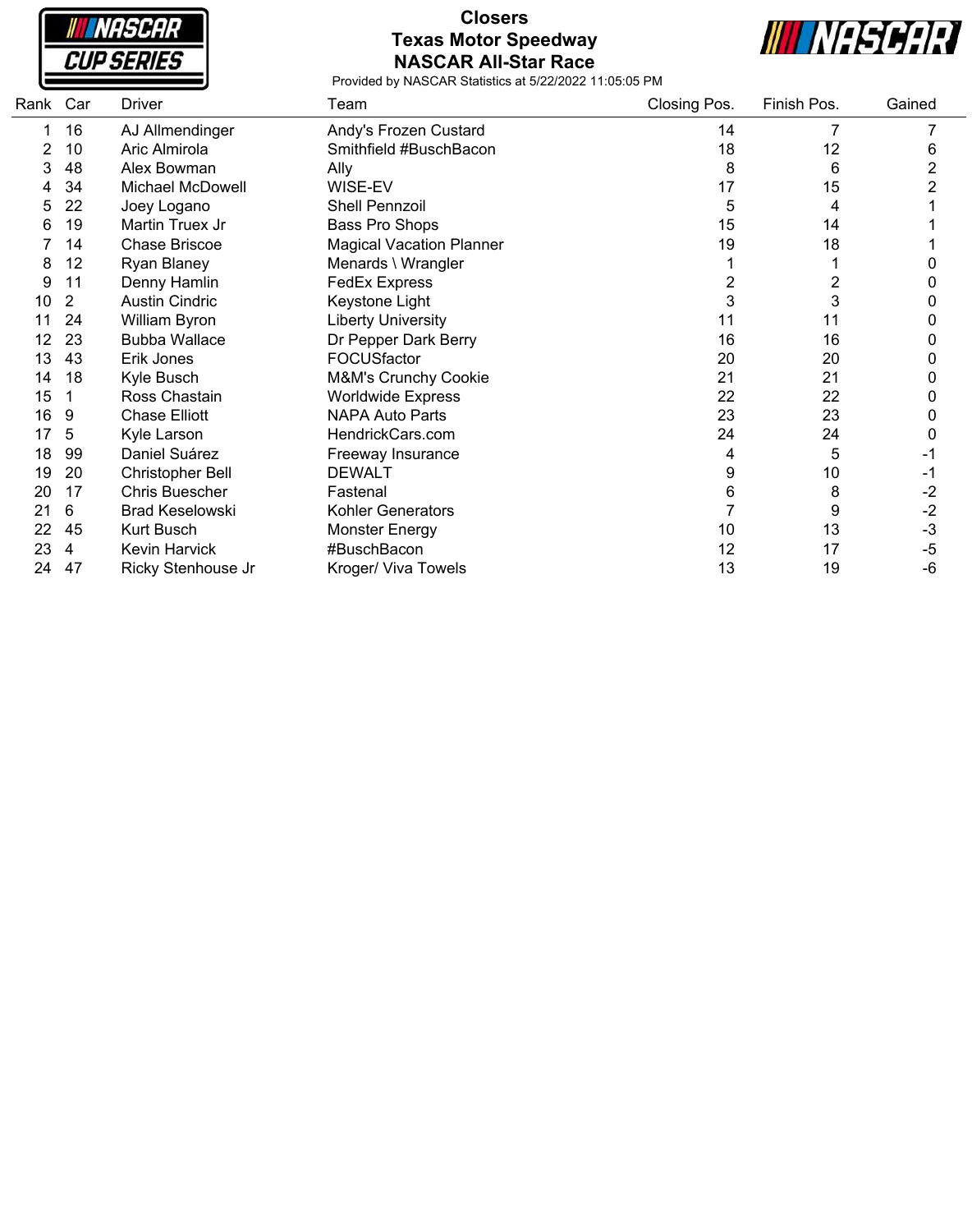**NASCAR CUP SERIES** 

### **Driver Rating Texas Motor Speedway NASCAR All-Star Race**

**III NASCAR** 

| Rank | Car            | Driver                  | Team                            | Finish Pos.    | <b>Driver Rating</b> |
|------|----------------|-------------------------|---------------------------------|----------------|----------------------|
|      | 12             | Ryan Blaney             | Menards \ Wrangler              |                | 144.3                |
| 2    | 11             | Denny Hamlin            | <b>FedEx Express</b>            | $\overline{2}$ | 98.9                 |
| 3    | 18             | Kyle Busch              | M&M's Crunchy Cookie            | 21             | 97.8                 |
| 4    | 24             | William Byron           | <b>Liberty University</b>       | 11             | 95.0                 |
| 5    | $\overline{2}$ | <b>Austin Cindric</b>   | Keystone Light                  | 3              | 93.7                 |
| 6    | 22             | Joey Logano             | Shell Pennzoil                  | 4              | 89.5                 |
|      | 99             | Daniel Suárez           | Freeway Insurance               | 5              | 88.3                 |
| 8    | 45             | Kurt Busch              | <b>Monster Energy</b>           | 13             | 76.5                 |
| 9    | 19             | Martin Truex Jr         | Bass Pro Shops                  | 14             | 76.3                 |
| 10   | 20             | <b>Christopher Bell</b> | <b>DEWALT</b>                   | 10             | 75.2                 |
| 11   | 5              | Kyle Larson             | HendrickCars.com                | 24             | 75.1                 |
| 12   |                | Ross Chastain           | <b>Worldwide Express</b>        | 22             | 67.1                 |
| 13   | 17             | <b>Chris Buescher</b>   | Fastenal                        | 8              | 65.8                 |
| 14   | 16             | AJ Allmendinger         | Andy's Frozen Custard           | 7              | 64.2                 |
| 15   | 48             | Alex Bowman             | Ally                            | 6              | 63.5                 |
| 16   | 6              | <b>Brad Keselowski</b>  | <b>Kohler Generators</b>        | 9              | 62.8                 |
| 17   | 23             | <b>Bubba Wallace</b>    | Dr Pepper Dark Berry            | 16             | 57.3                 |
| 18   | 4              | Kevin Harvick           | #BuschBacon                     | 17             | 47.5                 |
| 19   | 10             | Aric Almirola           | Smithfield #BuschBacon          | 12             | 46.8                 |
| 20   | 34             | <b>Michael McDowell</b> | WISE-EV                         | 15             | 42.7                 |
| 21   | 9              | <b>Chase Elliott</b>    | <b>NAPA Auto Parts</b>          | 23             | 42.3                 |
| 22   | 47             | Ricky Stenhouse Jr      | Kroger/ Viva Towels             | 19             | 38.7                 |
| 23   | 14             | <b>Chase Briscoe</b>    | <b>Magical Vacation Planner</b> | 18             | 33.3                 |
| 24   | 43             | Erik Jones              | FOCUSfactor                     | 20             | 30.5                 |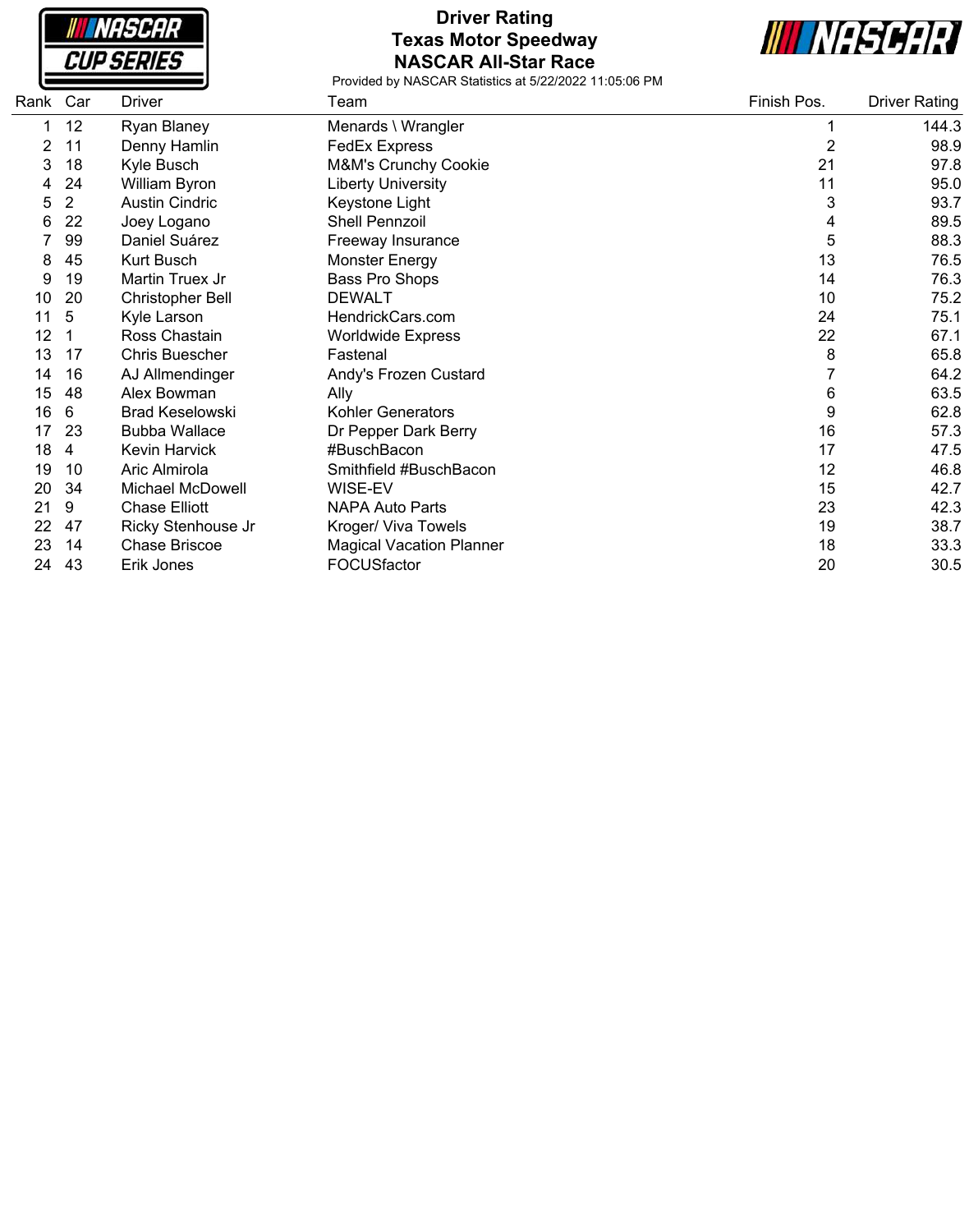**NASCAR CUP SERIES** 

#### **Fastest Drivers Early In A Run Texas Motor Speedway NASCAR All-Star Race**



| Rank                  | Car            | Driver                 | Team                            | Laps | Finish Pos. | Speed   |
|-----------------------|----------------|------------------------|---------------------------------|------|-------------|---------|
|                       | 12             | Ryan Blaney            | Menards \ Wrangler              | 140  |             | 187.584 |
| $\mathbf{2}^{\prime}$ | 11             | Denny Hamlin           | <b>FedEx Express</b>            | 140  | 2           | 185.900 |
| 3                     | 24             | William Byron          | <b>Liberty University</b>       | 140  | 11          | 185.768 |
| 4                     | 45             | Kurt Busch             | <b>Monster Energy</b>           | 140  | 13          | 185.722 |
| 5                     | 19             | Martin Truex Jr        | Bass Pro Shops                  | 140  | 14          | 185.348 |
| 6                     | 20             | Christopher Bell       | <b>DEWALT</b>                   | 140  | 10          | 185.133 |
|                       | 99             | Daniel Suárez          | Freeway Insurance               | 140  | 5           | 184.842 |
| 8                     | 22             | Joey Logano            | Shell Pennzoil                  | 140  | 4           | 184.562 |
| 9                     | 16             | AJ Allmendinger        | Andy's Frozen Custard           | 140  |             | 184.118 |
| 10                    | 48             | Alex Bowman            | Ally                            | 140  | 6           | 183.982 |
| 11                    | 17             | Chris Buescher         | Fastenal                        | 140  | 8           | 183.931 |
| 12                    | -4             | Kevin Harvick          | #BuschBacon                     | 140  | 17          | 183.659 |
| 13                    | $\overline{2}$ | <b>Austin Cindric</b>  | Keystone Light                  | 140  | 3           | 183.468 |
| 14                    | - 6            | <b>Brad Keselowski</b> | <b>Kohler Generators</b>        | 140  | 9           | 183.080 |
| 15                    | 14             | <b>Chase Briscoe</b>   | <b>Magical Vacation Planner</b> | 140  | 18          | 173.236 |
| 16                    | 47             | Ricky Stenhouse Jr     | Kroger/ Viva Towels             | 139  | 19          | 173.011 |
| 17                    | 34             | Michael McDowell       | WISE-EV                         | 140  | 15          | 166.687 |
| 18                    | 10             | Aric Almirola          | Smithfield #BuschBacon          | 140  | 12          | 164.892 |
| 19                    | 23             | <b>Bubba Wallace</b>   | Dr Pepper Dark Berry            | 140  | 16          | 163.471 |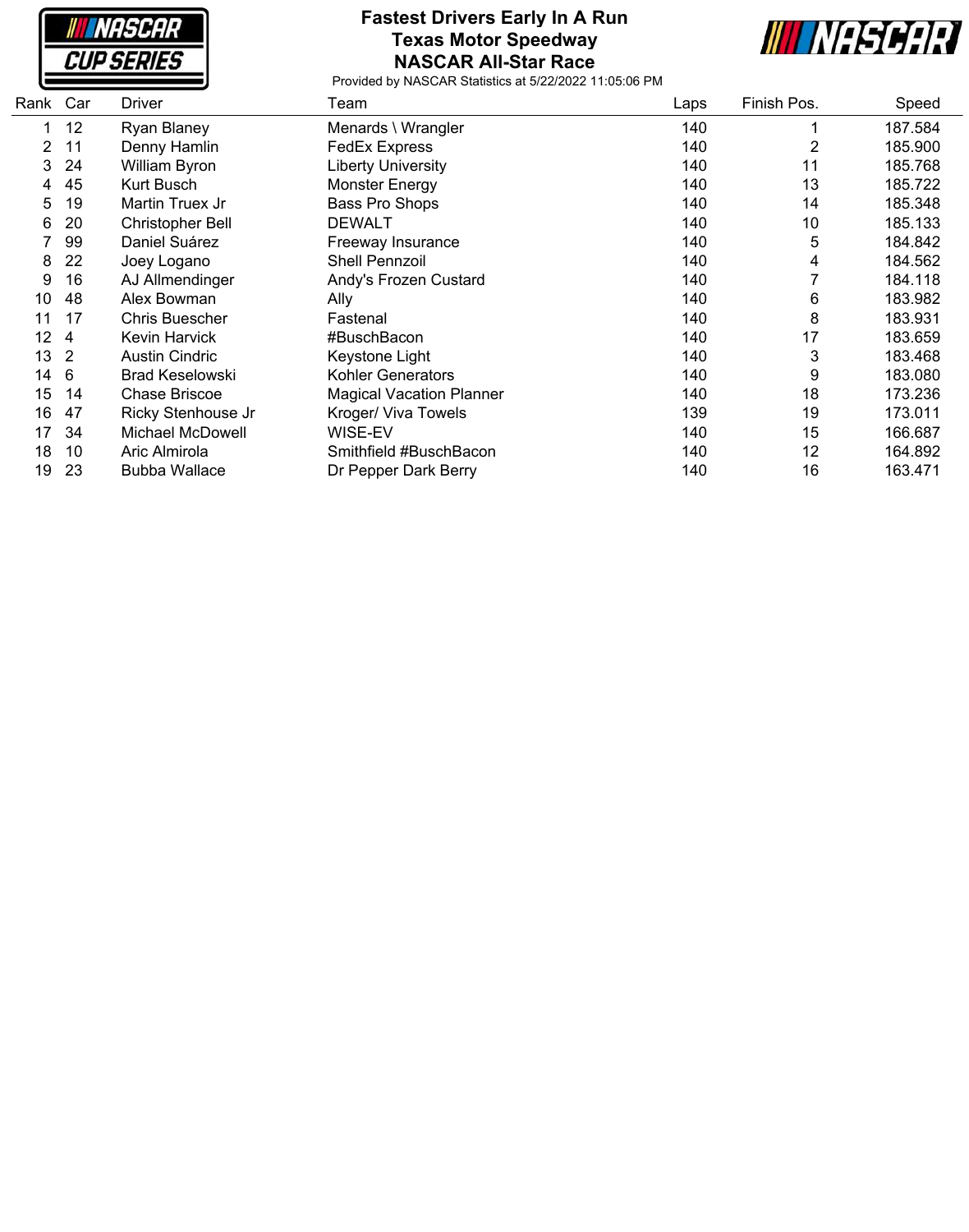**NASCAR CUP SERIES** 

#### **Fastest Drivers Late In A Run Texas Motor Speedway NASCAR All-Star Race**



| Rank | Car | Driver                 | Team                            | Laps | Finish Pos. | Speed   |
|------|-----|------------------------|---------------------------------|------|-------------|---------|
|      | 23  | <b>Bubba Wallace</b>   | Dr Pepper Dark Berry            | 140  | 16          | 185.014 |
| 2    | 10  | Aric Almirola          | Smithfield #BuschBacon          | 140  | 12          | 183.530 |
| 3    | 34  | Michael McDowell       | WISE-EV                         | 140  | 15          | 183.530 |
| 4    | 14  | <b>Chase Briscoe</b>   | <b>Magical Vacation Planner</b> | 140  | 18          | 180.168 |
| 5    | 12  | Ryan Blaney            | Menards \ Wrangler              | 140  |             | 178.226 |
| 6    | 2   | <b>Austin Cindric</b>  | Keystone Light                  | 140  | 3           | 177.754 |
|      | 22  | Joey Logano            | <b>Shell Pennzoil</b>           | 140  | 4           | 177.028 |
| 8    | 6   | <b>Brad Keselowski</b> | <b>Kohler Generators</b>        | 140  | 9           | 172.694 |
| 9    | 17  | <b>Chris Buescher</b>  | Fastenal                        | 140  | 8           | 172.651 |
| 10   | 99  | Daniel Suárez          | Freeway Insurance               | 140  | 5           | 172.311 |
| 11   | 11  | Denny Hamlin           | <b>FedEx Express</b>            | 140  | 2           | 159.785 |
| 12.  | -24 | William Byron          | <b>Liberty University</b>       | 140  | 11          | 159.655 |
| 13   | 45  | Kurt Busch             | <b>Monster Energy</b>           | 140  | 13          | 159.292 |
| 14   | 19  | Martin Truex Jr        | Bass Pro Shops                  | 140  | 14          | 159.249 |
| 15   | 48  | Alex Bowman            | Ally                            | 140  | 6           | 158.813 |
| 16   | 16  | AJ Allmendinger        | Andy's Frozen Custard           | 140  |             | 158.681 |
| 17   | 47  | Ricky Stenhouse Jr     | Kroger/ Viva Towels             | 139  | 19          | 158.598 |
| 18   | 4   | Kevin Harvick          | #BuschBacon                     | 140  | 17          | 158.451 |
| 19   | 20  | Christopher Bell       | <b>DEWALT</b>                   | 140  | 10          | 156.966 |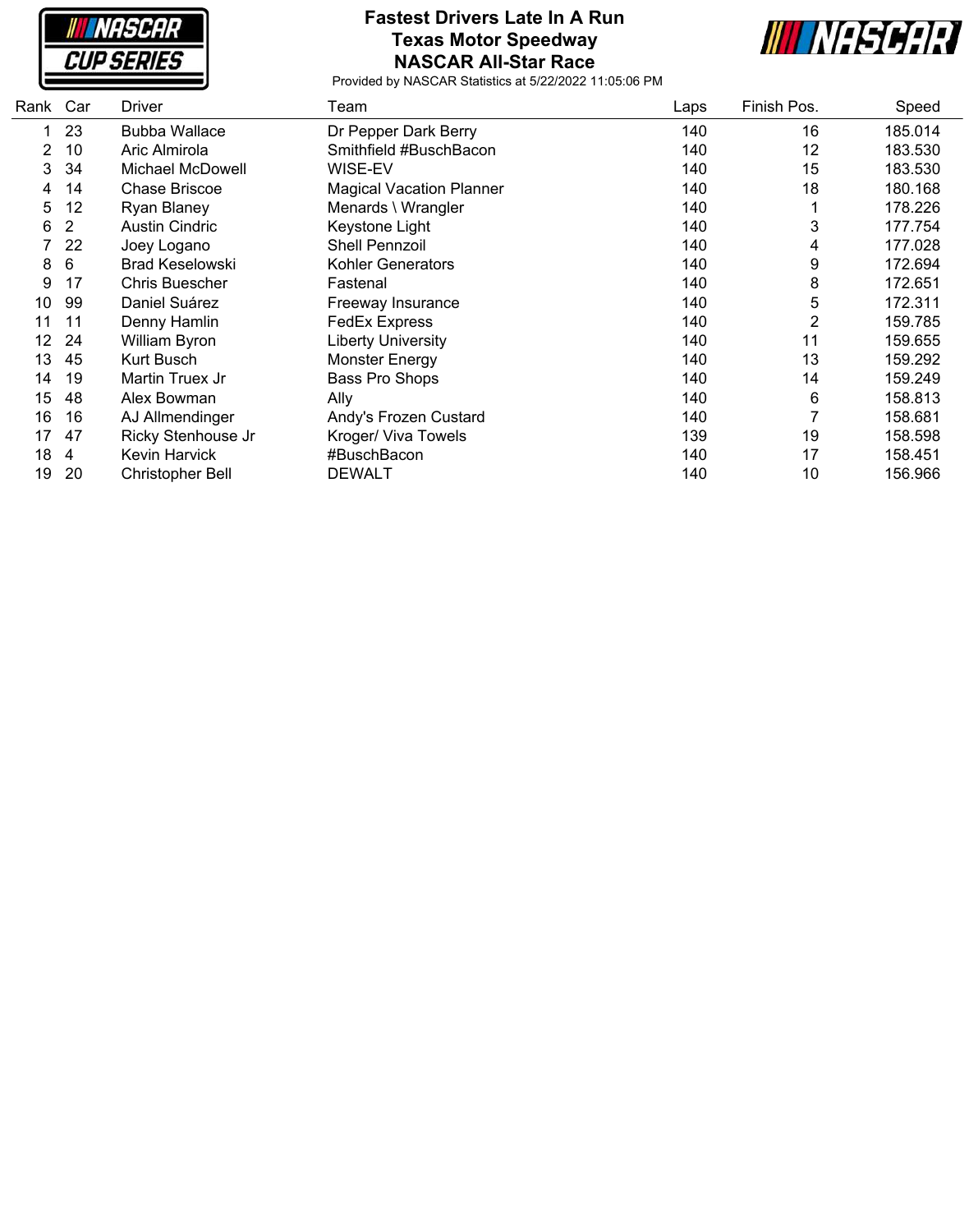

# **Fastest Laps Run Texas Motor Speedway NASCAR All-Star Race**



| Rank Car |                | <b>Driver</b>         | Team                      | Percentage | Finish Pos. | Laps |
|----------|----------------|-----------------------|---------------------------|------------|-------------|------|
|          | 12             | Ryan Blaney           | Menards \ Wrangler        | 41.8       |             | 41   |
|          | 2 <sub>5</sub> | Kyle Larson           | HendrickCars.com          | 11.2       | 24          | 11   |
| 3        | 20             | Christopher Bell      | <b>DEWALT</b>             | 9.2        | 10          | 9    |
| 4        | 11             | Denny Hamlin          | <b>FedEx Express</b>      | 8.2        |             | 8    |
| 5        | 18             | Kyle Busch            | M&M's Crunchy Cookie      | 8.2        | 21          | 8    |
|          | 6 2            | <b>Austin Cindric</b> | Keystone Light            | 6.1        |             | 6    |
|          | 10             | Aric Almirola         | Smithfield #BuschBacon    | 4.1        | 12          |      |
| 8        | 19             | Martin Truex Jr       | Bass Pro Shops            | 4.1        | 14          |      |
| 9        |                | Ross Chastain         | <b>Worldwide Express</b>  | 3.1        | 22          | 3    |
| 10       | -99            | Daniel Suárez         | Freeway Insurance         | 2.0        | 5           | ◠    |
| 11       | 24             | William Byron         | <b>Liberty University</b> | 2.0        | 11          |      |
| 12.      | -23            | <b>Bubba Wallace</b>  | Dr Pepper Dark Berry      | 2.0        | 16          |      |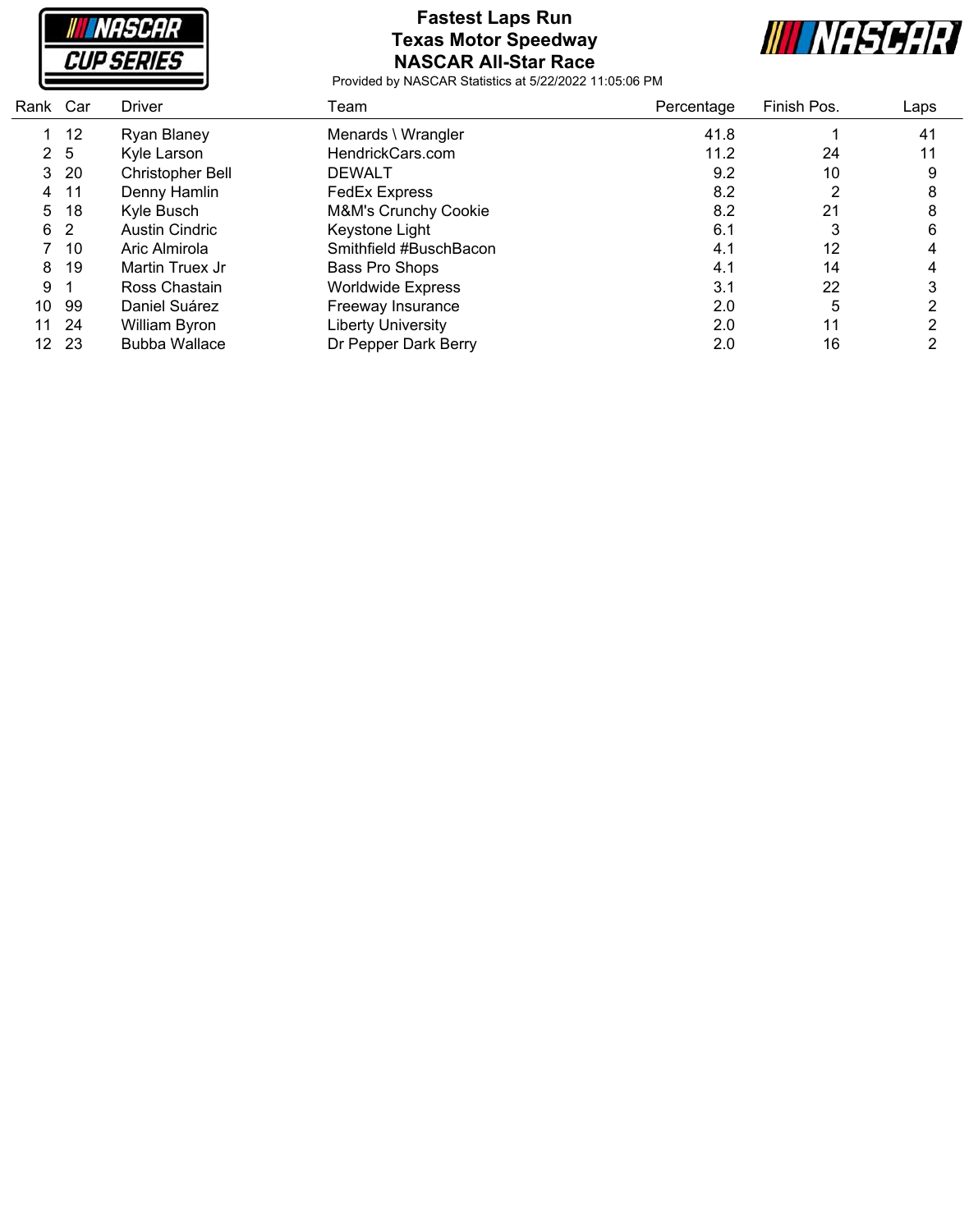**NASCAR CUP SERIES** 

### **Fastest on Restarts Texas Motor Speedway NASCAR All-Star Race**



| Rank | Car | <b>Driver</b>           | Team                            | Finish Pos. | Average Speed |
|------|-----|-------------------------|---------------------------------|-------------|---------------|
| 1    | 5   | Kyle Larson             | HendrickCars.com                | 24          | 187.073       |
| 2    | 18  | Kyle Busch              | M&M's Crunchy Cookie            | 21          | 186.846       |
| 3    |     | Ross Chastain           | <b>Worldwide Express</b>        | 22          | 185.551       |
| 4    | 9   | <b>Chase Elliott</b>    | <b>NAPA Auto Parts</b>          | 23          | 183.997       |
| 5    | 12  | Ryan Blaney             | Menards \ Wrangler              |             | 132.699       |
| 6    | 24  | William Byron           | <b>Liberty University</b>       | 11          | 132.005       |
|      | 11  | Denny Hamlin            | <b>FedEx Express</b>            | 2           | 131.883       |
| 8    | 45  | <b>Kurt Busch</b>       | Monster Energy                  | 13          | 131.874       |
| 9    | 2   | <b>Austin Cindric</b>   | Keystone Light                  | 3           | 131.793       |
| 10   | 99  | Daniel Suárez           | Freeway Insurance               | 5           | 131.748       |
| 11   | 19  | Martin Truex Jr         | Bass Pro Shops                  | 14          | 131.748       |
| 12   | 20  | <b>Christopher Bell</b> | <b>DEWALT</b>                   | 10          | 131.693       |
| 13   | 22  | Joey Logano             | Shell Pennzoil                  | 4           | 131.655       |
| 14   | 17  | Chris Buescher          | Fastenal                        | 8           | 131.347       |
| 15   | 48  | Alex Bowman             | Ally                            | 6           | 131.219       |
| 16   | 6   | <b>Brad Keselowski</b>  | <b>Kohler Generators</b>        | 9           | 131.141       |
| 17   | 16  | AJ Allmendinger         | Andy's Frozen Custard           | 7           | 131.134       |
| 18   | 34  | <b>Michael McDowell</b> | WISE-EV                         | 15          | 130.880       |
| 19   | 4   | Kevin Harvick           | #BuschBacon                     | 17          | 130.807       |
| 20   | 10  | Aric Almirola           | Smithfield #BuschBacon          | 12          | 130.691       |
| 21   | 14  | Chase Briscoe           | <b>Magical Vacation Planner</b> | 18          | 129.520       |
| 22   | 47  | Ricky Stenhouse Jr      | Kroger/ Viva Towels             | 19          | 128.769       |
| 23   | 23  | <b>Bubba Wallace</b>    | Dr Pepper Dark Berry            | 16          | 127.667       |
| 24   | 43  | Erik Jones              | FOCUSfactor                     | 20          | 121.384       |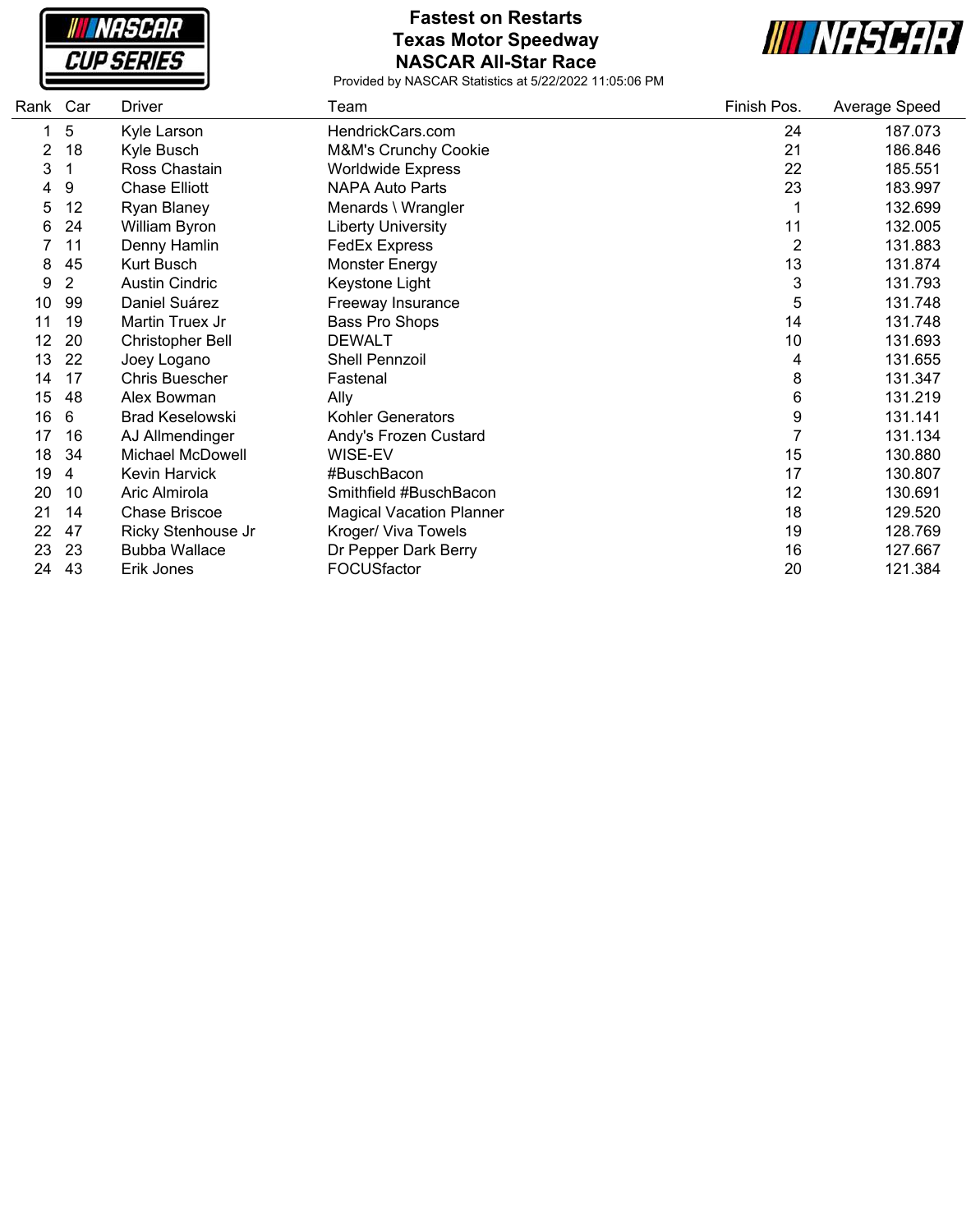

## **Green Flag Passes Texas Motor Speedway NASCAR All-Star Race**



| Rank | Car | Driver                  | Team                            | Finish Pos. | <b>Green Flag Passes</b> |
|------|-----|-------------------------|---------------------------------|-------------|--------------------------|
|      | 48  | Alex Bowman             | Ally                            | 6           | 63                       |
|      | 16  | AJ Allmendinger         | Andy's Frozen Custard           |             | 59                       |
| 3    | 45  | Kurt Busch              | Monster Energy                  | 13          | 51                       |
|      | 34  | Michael McDowell        | WISE-EV                         | 15          | 51                       |
| 5    | 11  | Denny Hamlin            | <b>FedEx Express</b>            | 2           | 50                       |
| 6    | 20  | <b>Christopher Bell</b> | <b>DEWALT</b>                   | 10          | 48                       |
|      | 47  | Ricky Stenhouse Jr      | Kroger/ Viva Towels             | 19          | 48                       |
| 8    | 99  | Daniel Suárez           | Freeway Insurance               | 5           | 47                       |
| 9    | 10  | Aric Almirola           | Smithfield #BuschBacon          | 12          | 47                       |
| 10   | 23  | <b>Bubba Wallace</b>    | Dr Pepper Dark Berry            | 16          | 40                       |
| 11   | 19  | Martin Truex Jr         | Bass Pro Shops                  | 14          | 37                       |
| 12   | 14  | Chase Briscoe           | <b>Magical Vacation Planner</b> | 18          | 34                       |
| 13   | 6   | <b>Brad Keselowski</b>  | <b>Kohler Generators</b>        | 9           | 32                       |
| 14   | 43  | Erik Jones              | FOCUSfactor                     | 20          | 31                       |
| 15   | 4   | <b>Kevin Harvick</b>    | #BuschBacon                     | 17          | 27                       |
| 16   | 24  | William Byron           | <b>Liberty University</b>       | 11          | 25                       |
| 17   | 17  | Chris Buescher          | Fastenal                        | 8           | 24                       |
| 18   | 2   | <b>Austin Cindric</b>   | Keystone Light                  | 3           | 23                       |
| 19   | 9   | <b>Chase Elliott</b>    | <b>NAPA Auto Parts</b>          | 23          | 23                       |
| 20   | 22  | Joey Logano             | Shell Pennzoil                  | 4           | 17                       |
| 21   | 12  | Ryan Blaney             | Menards \ Wrangler              |             | 15                       |
| 22   |     | Ross Chastain           | <b>Worldwide Express</b>        | 22          | 13                       |
| 23   | 5   | Kyle Larson             | HendrickCars.com                | 24          | 5                        |
| 24   | 18  | Kyle Busch              | <b>M&amp;M's Crunchy Cookie</b> | 21          | $\overline{2}$           |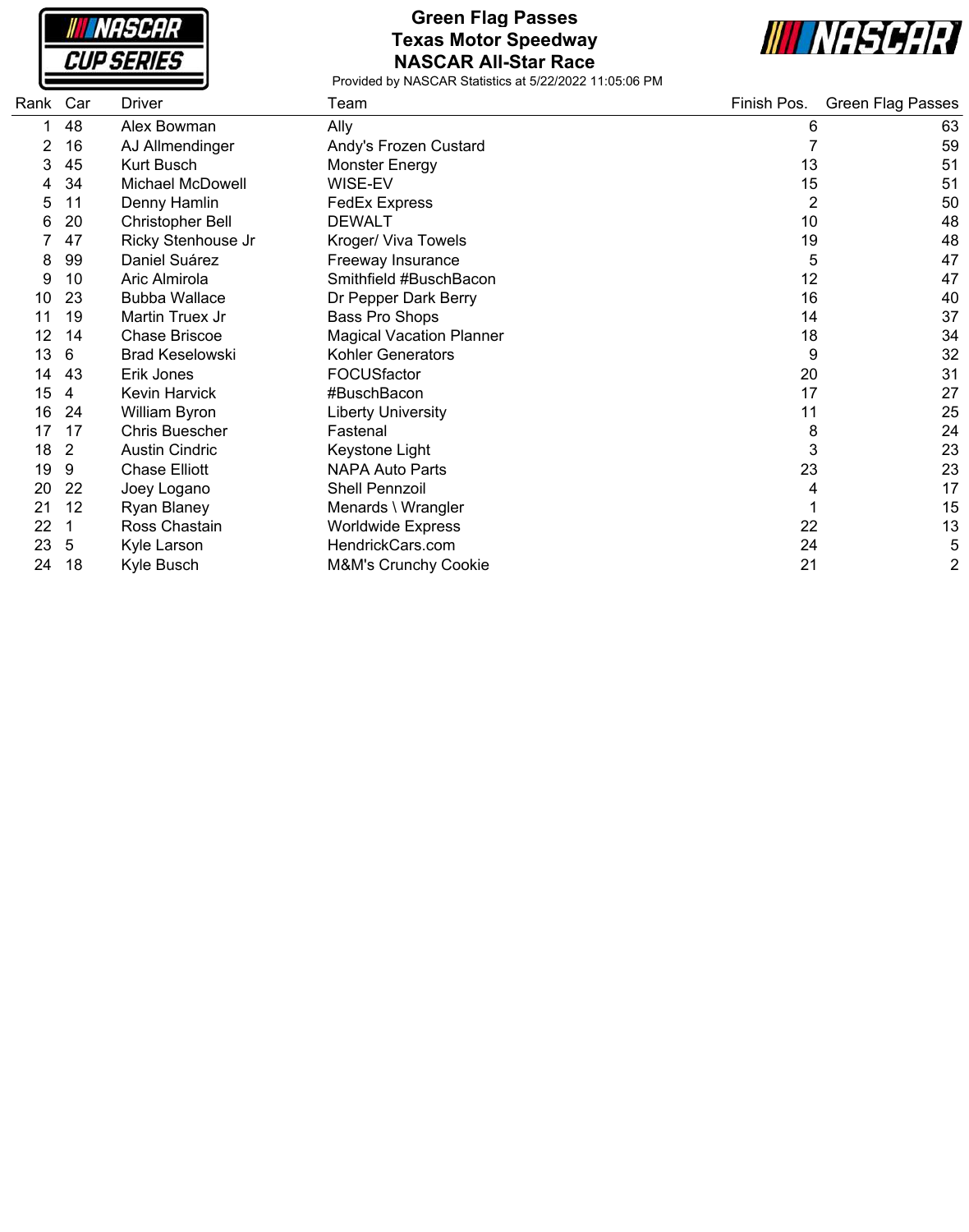**NASCAR CUP SERIES** 

#### **Green Flag Speed Texas Motor Speedway NASCAR All-Star Race**



| Rank           | Car | Driver                  | Team                            | Finish Pos. | Green Flag Speed |
|----------------|-----|-------------------------|---------------------------------|-------------|------------------|
|                | 18  | Kyle Busch              | M&M's Crunchy Cookie            | 21          | 187.201          |
| $\overline{2}$ | 5   | Kyle Larson             | HendrickCars.com                | 24          | 187.022          |
| 3              |     | Ross Chastain           | <b>Worldwide Express</b>        | 22          | 186.114          |
| 4              | 9   | <b>Chase Elliott</b>    | <b>NAPA Auto Parts</b>          | 23          | 184.410          |
| 5              | 12  | Ryan Blaney             | Menards \ Wrangler              |             | 182.226          |
| 6              | 11  | Denny Hamlin            | <b>FedEx Express</b>            | 2           | 181.616          |
|                | 24  | William Byron           | <b>Liberty University</b>       | 11          | 181.447          |
| 8              | 45  | Kurt Busch              | <b>Monster Energy</b>           | 13          | 181.344          |
| 9              | 23  | <b>Bubba Wallace</b>    | Dr Pepper Dark Berry            | 16          | 181.155          |
| 10             | 19  | Martin Truex Jr         | Bass Pro Shops                  | 14          | 181.139          |
| 11             | 22  | Joey Logano             | <b>Shell Pennzoil</b>           | 4           | 180.954          |
| 12             | 20  | <b>Christopher Bell</b> | <b>DEWALT</b>                   | 10          | 180.931          |
| 13             | 99  | Daniel Suárez           | Freeway Insurance               | 5           | 180.604          |
| 14             | 2   | <b>Austin Cindric</b>   | Keystone Light                  | 3           | 180.520          |
| 15             | 6   | <b>Brad Keselowski</b>  | <b>Kohler Generators</b>        | 9           | 180.513          |
| 16             | 48  | Alex Bowman             | Ally                            | 6           | 180.366          |
| 17             | 17  | Chris Buescher          | Fastenal                        | 8           | 180.319          |
| 18             | 16  | AJ Allmendinger         | Andy's Frozen Custard           |             | 180.124          |
| 19             | 4   | Kevin Harvick           | #BuschBacon                     | 17          | 179.954          |
| 20             | 34  | <b>Michael McDowell</b> | WISE-EV                         | 15          | 179.742          |
| 21             | 10  | Aric Almirola           | Smithfield #BuschBacon          | 12          | 179.612          |
| 22             | 47  | Ricky Stenhouse Jr      | Kroger/ Viva Towels             | 19          | 179.460          |
| 23             | 43  | Erik Jones              | <b>FOCUSfactor</b>              | 20          | 178.966          |
| 24             | 14  | <b>Chase Briscoe</b>    | <b>Magical Vacation Planner</b> | 18          | 178.683          |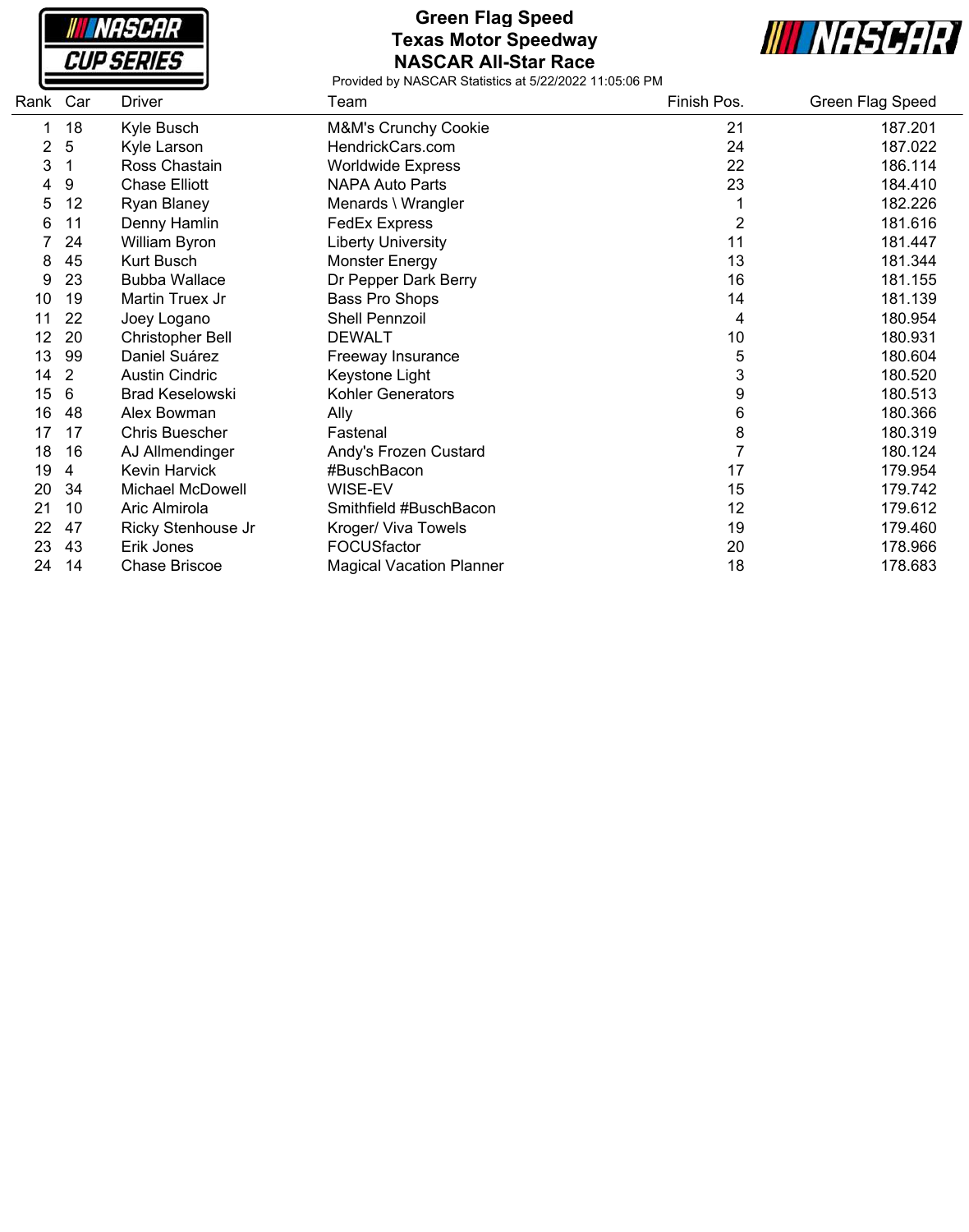**NASCAR CUP SERIES** 

# **Laps in Top 15 Texas Motor Speedway NASCAR All-Star Race**



| Rank | Car            | Driver                  | Team                            | Percentage | Finish Pos.    | Laps |
|------|----------------|-------------------------|---------------------------------|------------|----------------|------|
|      | 12             | Ryan Blaney             | Menards \ Wrangler              | 100.0      |                | 140  |
| 2    | 22             | Joey Logano             | Shell Pennzoil                  | 100.0      | 4              | 140  |
| 3    | 24             | William Byron           | <b>Liberty University</b>       | 100.0      | 11             | 140  |
|      | 45             | Kurt Busch              | <b>Monster Energy</b>           | 96.4       | 13             | 135  |
| 5    | 19             | Martin Truex Jr         | Bass Pro Shops                  | 93.6       | 14             | 131  |
| 6    | 11             | Denny Hamlin            | <b>FedEx Express</b>            | 92.9       | $\overline{2}$ | 130  |
|      | 99             | Daniel Suárez           | Freeway Insurance               | 90.0       | 5              | 126  |
| 8    | $\overline{2}$ | <b>Austin Cindric</b>   | Keystone Light                  | 85.7       | 3              | 120  |
| 9    | 20             | <b>Christopher Bell</b> | <b>DEWALT</b>                   | 83.6       | 10             | 117  |
| 10   | 17             | <b>Chris Buescher</b>   | Fastenal                        | 82.9       | 8              | 116  |
| 11   | 6              | <b>Brad Keselowski</b>  | Kohler Generators               | 72.9       | 9              | 102  |
| 12   | 48             | Alex Bowman             | Ally                            | 70.0       | 6              | 98   |
| 13   | 16             | AJ Allmendinger         | Andy's Frozen Custard           | 67.1       |                | 94   |
| 14   | 4              | Kevin Harvick           | #BuschBacon                     | 57.9       | 17             | 81   |
| 15   | 23             | <b>Bubba Wallace</b>    | Dr Pepper Dark Berry            | 42.1       | 16             | 59   |
| 16   | 34             | <b>Michael McDowell</b> | WISE-EV                         | 39.3       | 15             | 55   |
| 17   | 18             | Kyle Busch              | <b>M&amp;M's Crunchy Cookie</b> | 33.6       | 21             | 47   |
| 18   |                | Ross Chastain           | <b>Worldwide Express</b>        | 33.6       | 22             | 47   |
| 19   | 9              | <b>Chase Elliott</b>    | <b>NAPA Auto Parts</b>          | 33.6       | 23             | 47   |
| 20   | 47             | Ricky Stenhouse Jr      | Kroger/ Viva Towels             | 32.1       | 19             | 45   |
| 21   | 14             | <b>Chase Briscoe</b>    | <b>Magical Vacation Planner</b> | 28.6       | 18             | 40   |
| 22   | 5              | Kyle Larson             | HendrickCars.com                | 25.0       | 24             | 35   |
| 23   | 10             | Aric Almirola           | Smithfield #BuschBacon          | 22.1       | 12             | 31   |
| 24   | 43             | Erik Jones              | FOCUSfactor                     | 17.1       | 20             | 24   |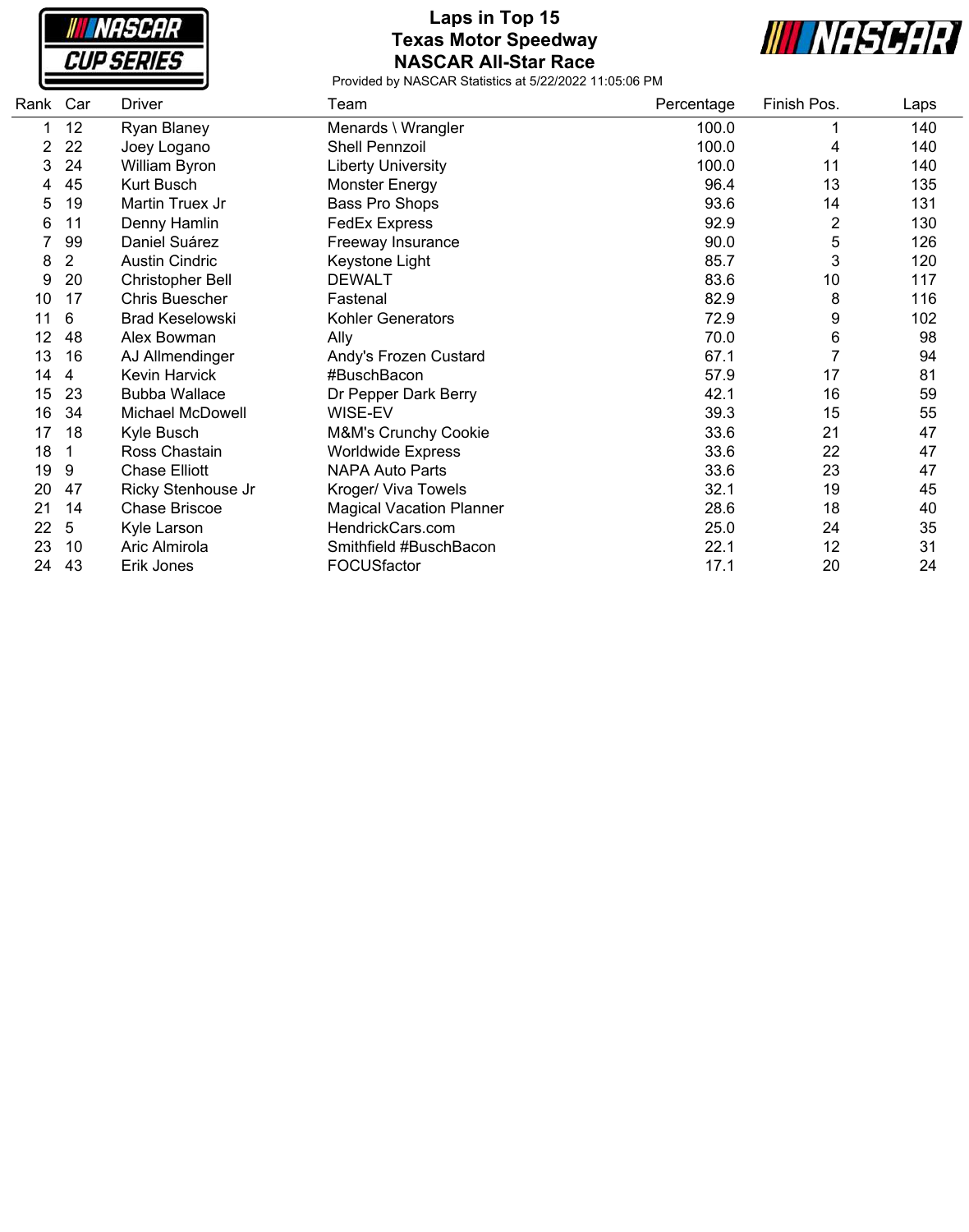

## **Laps Led Texas Motor Speedway NASCAR All-Star Race**



| Rank | Car            | Driver         | Геаm                 | Percentage | Finish Pos. | ∟aps |
|------|----------------|----------------|----------------------|------------|-------------|------|
|      | -12            | Ryan Blaney    | Menards \ Wrangler   | 60.00      |             | 84   |
|      | -18            | Kyle Busch     | M&M's Crunchy Cookie | 100.00     | 21          | 47   |
|      | 3 <sub>2</sub> | Austin Cindric | Keystone Light       | 5.00       |             |      |
| 4    | -24            | William Byron  | Liberty University   | 1.43       |             |      |
|      |                |                |                      |            |             |      |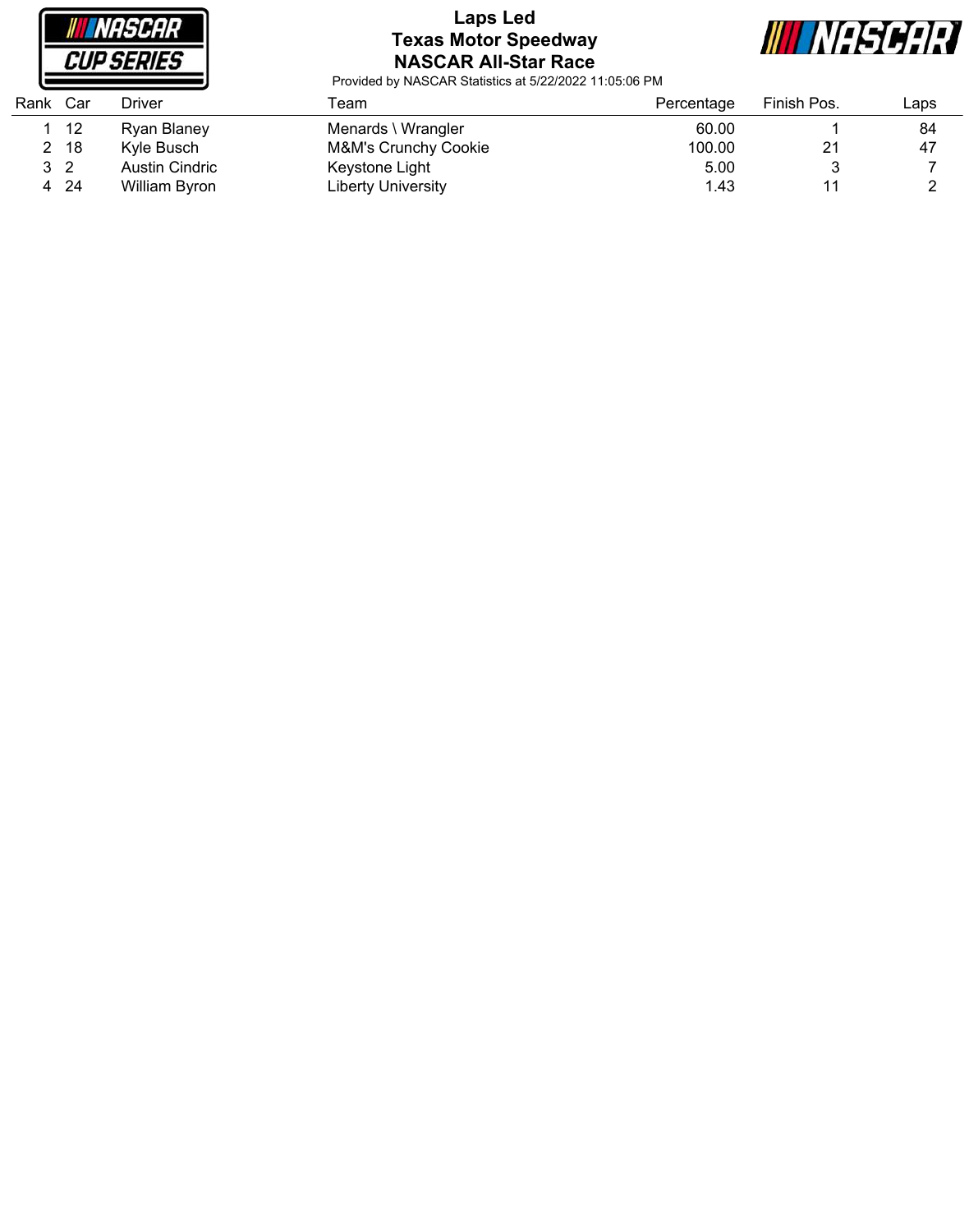

# **Quality Passes Texas Motor Speedway NASCAR All-Star Race**



| Rank Car |    | Driver                  | Team                            | Finish Pos. | <b>Quality Passes</b> |
|----------|----|-------------------------|---------------------------------|-------------|-----------------------|
|          | 11 | Denny Hamlin            | <b>FedEx Express</b>            | 2           | 44                    |
| 2        | 45 | Kurt Busch              | Monster Energy                  | 13          | 43                    |
| 3        | 16 | AJ Allmendinger         | Andy's Frozen Custard           |             | 39                    |
|          | 20 | <b>Christopher Bell</b> | <b>DEWALT</b>                   | 10          | 39                    |
| 5        | 19 | Martin Truex Jr         | Bass Pro Shops                  | 14          | 35                    |
| 6        | 99 | Daniel Suárez           | Freeway Insurance               | 5           | 34                    |
|          | 48 | Alex Bowman             | Ally                            | 6           | 24                    |
| 8        | 10 | Aric Almirola           | Smithfield #BuschBacon          | 12          | 24                    |
| 9        | 24 | William Byron           | <b>Liberty University</b>       | 11          | 23                    |
| 10       | 9  | <b>Chase Elliott</b>    | <b>NAPA Auto Parts</b>          | 23          | 21                    |
|          | 17 | <b>Chris Buescher</b>   | Fastenal                        | 8           | 20                    |
| 12       | 14 | <b>Chase Briscoe</b>    | <b>Magical Vacation Planner</b> | 18          | 20                    |
| 13       | 23 | <b>Bubba Wallace</b>    | Dr Pepper Dark Berry            | 16          | 19                    |
| 14       | 2  | <b>Austin Cindric</b>   | Keystone Light                  | 3           | 17                    |
| 15       | 22 | Joey Logano             | Shell Pennzoil                  | 4           | 17                    |
| 16       | 6  | <b>Brad Keselowski</b>  | Kohler Generators               | 9           | 17                    |
| 17       | 34 | Michael McDowell        | WISE-EV                         | 15          | 17                    |
| 18       | 4  | Kevin Harvick           | #BuschBacon                     | 17          | 16                    |
| 19       | 12 | Ryan Blaney             | Menards \ Wrangler              |             | 15                    |
| 20       |    | Ross Chastain           | <b>Worldwide Express</b>        | 22          | 13                    |
| 21       | 47 | Ricky Stenhouse Jr      | Kroger/ Viva Towels             | 19          | 11                    |
| 22       | 5  | Kyle Larson             | HendrickCars.com                | 24          | 5                     |
| 23       | 43 | Erik Jones              | FOCUSfactor                     | 20          | 2                     |
| 24       | 18 | Kyle Busch              | M&M's Crunchy Cookie            | 21          | 2                     |
|          |    |                         |                                 |             |                       |